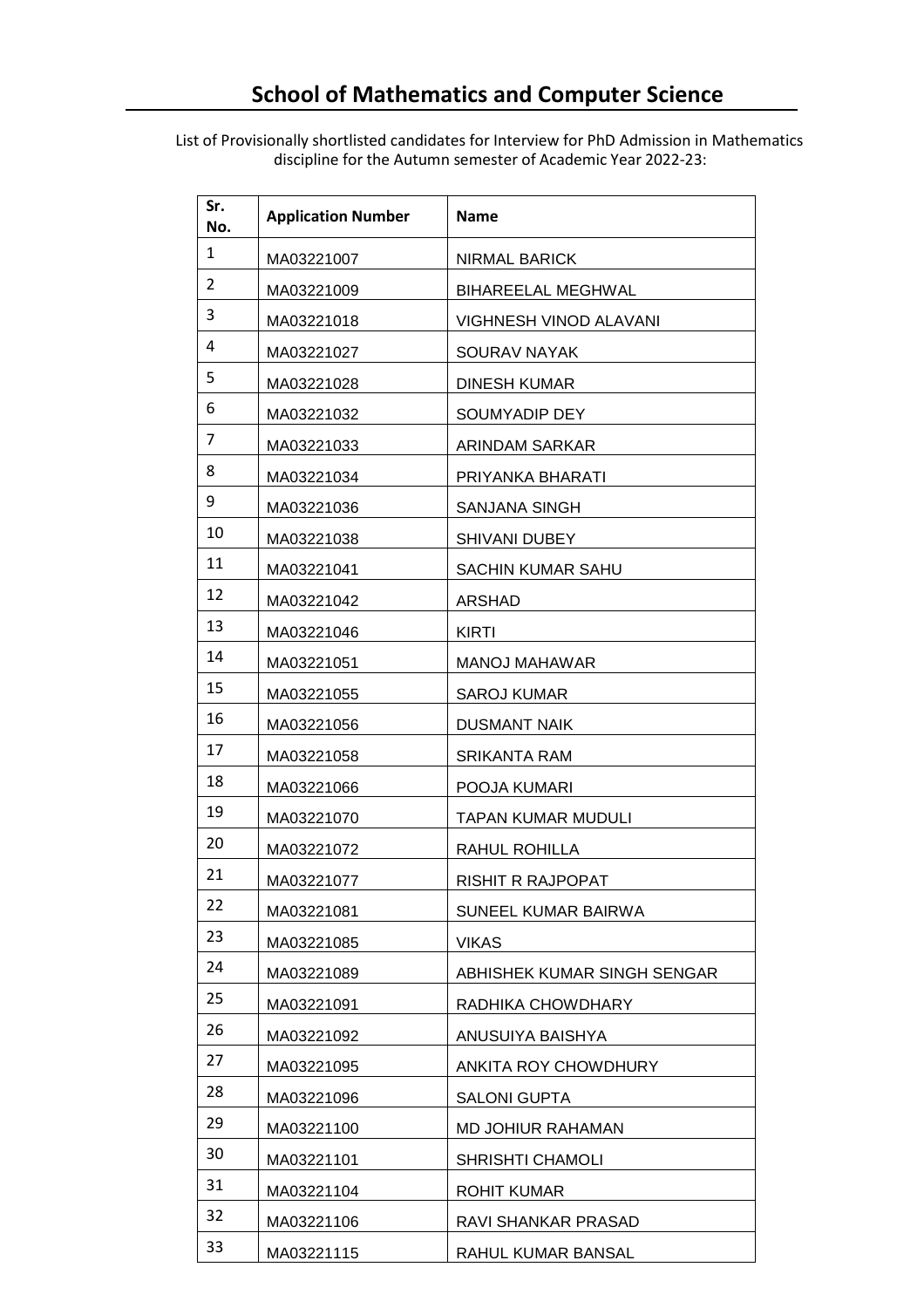| 34 | MA03221117 | SUPRIYA MONDAL            |
|----|------------|---------------------------|
| 35 | MA03221118 | <b>JAVED AKHTAR</b>       |
| 36 | MA03221121 | ARJUN R NAIR              |
| 37 | MA03221123 | <b>PARVEEN KUMAR</b>      |
| 38 | MA03221125 | ADITYA SINGH              |
| 39 | MA03221128 | PARVATHI S NAIR           |
| 40 | MA03221131 | <b>RASHMITA HORE</b>      |
| 41 | MA03221135 | <b>ASHISH</b>             |
| 42 | MA03221139 | <b>SHIVANI</b>            |
| 43 | MA03221143 | ALAKH NIRANJAN CHATURVEDI |
| 44 | MA03221144 | MOHD AFTAB ALAM           |
| 45 | MA03221145 | SAI SWAGAT MISHRA         |
| 46 | MA03221155 | <b>SURAJ KUMAR</b>        |
| 47 | MA03221156 | <b>GOPAL SHARMA</b>       |
| 48 | MA03221161 | TIASA DUTTA               |
| 49 | MA03221162 | <b>MANOHAR S H</b>        |
| 50 | MA03221163 | PRIYANKA TIWARI           |
| 51 | MA03221166 | DEBAJYOTI DE              |
| 52 | MA03221167 | PATEL PAVAN KESHAVLAL     |
| 53 | MA03221168 | <b>SUMIT KUMAR</b>        |
| 54 | MA03221169 | PRASANTA LENKA            |
| 55 | MA03221170 | <b>RISHABH GOSWAMI</b>    |
| 56 | MA03221179 | <b>ANJALI BIST</b>        |
| 57 | MA03221180 | PRATIKSHA SINGH           |
| 58 | MA03221181 | PARTEEK KUMAR             |
| 59 | MA03221183 | <b>KARTICK MAHATA</b>     |
| 60 | MA03221185 | <b>VAIBHAV AGRAWAL</b>    |
| 61 | MA03221189 | <b>TOUSHIK ROY</b>        |
| 62 | MA03221192 | RAMESH OJHA               |
| 63 | MA03221197 | <b>SUJOY BASAK</b>        |
| 64 | MA03221198 | <b>HEMANT KUMAR</b>       |
| 65 | MA03221203 | KANAV SINGH RANA          |
| 66 | MA03221204 | HIMANSHU KESARWANI        |
| 67 | MA03221206 | <b>KISHAN</b>             |
| 68 | MA03221209 | <b>GARIMA BANSAL</b>      |
| 69 | MA03221211 | PAPITA PANJA              |
| 70 | MA03221212 | PAWAN KUMAR               |
| 71 | MA03221214 | SHRICHAND KUSHWAHA        |
|    |            |                           |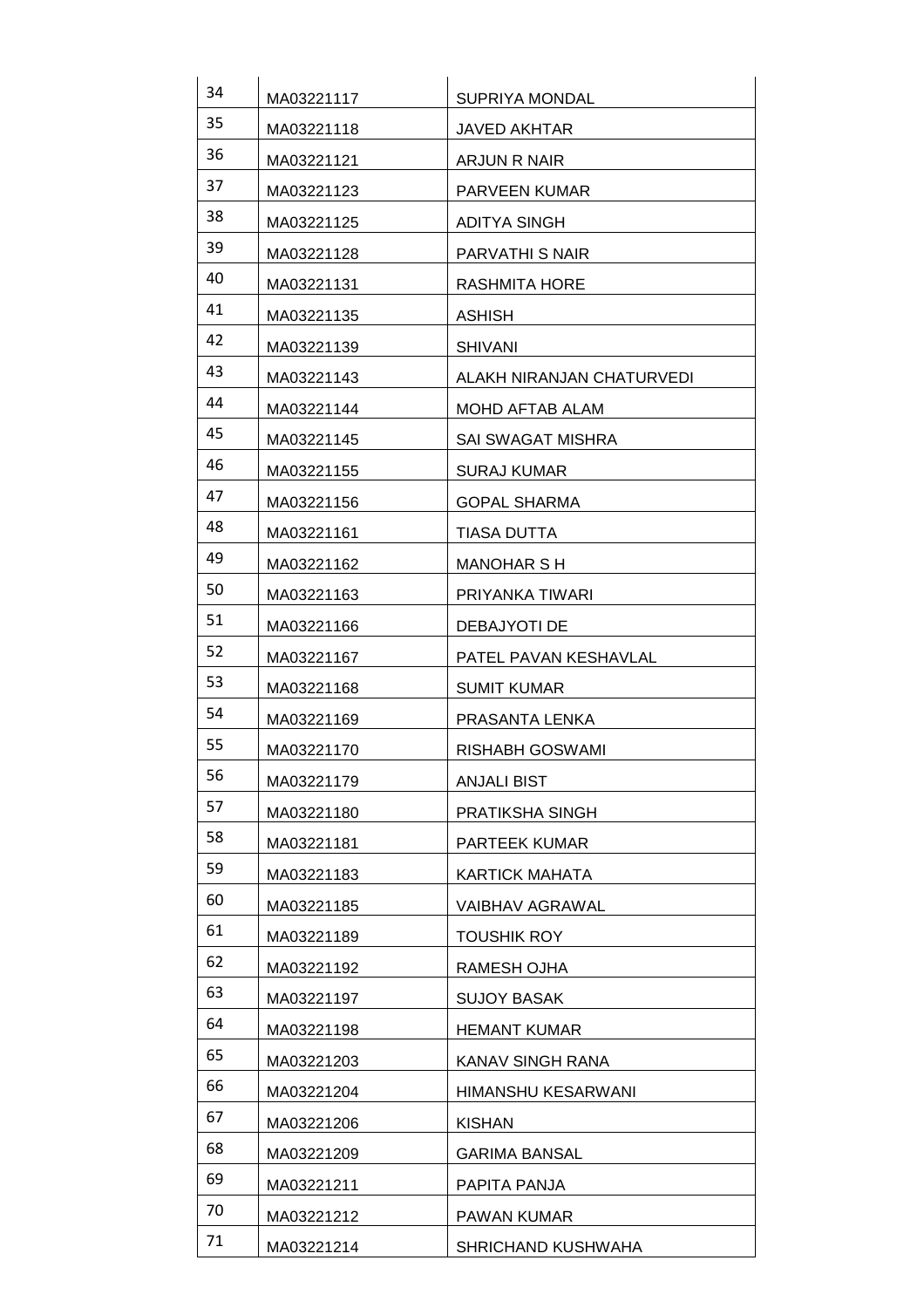| 72  | MA03221215 | <b>JAYITA KOLEY</b>     |
|-----|------------|-------------------------|
| 73  | MA03221216 | SHUBHAM KUMAR JAIN      |
| 74  | MA03221218 | <b>SUMIT PARASHAR</b>   |
| 75  | MA03221219 | <b>SIMRAN</b>           |
| 76  | MA03221220 | LAKSHMANAN S            |
| 77  | MA03221221 | DEEPAK LATHER           |
| 78  | MA03221224 | <b>AKSHITA</b>          |
| 79  | MA03221225 | DEBAJYOTI MAZUMDER      |
| 80  | MA03221227 | <b>ABHISHEK TIWARI</b>  |
| 81  | MA03221233 | SHUBHAM JASROTIA        |
| 82  | MA03221235 | SATYAPRAKASH SATAPATHY  |
| 83  | MA03221240 | <b>SANTOSHI TAREI</b>   |
| 84  | MA03221242 | <b>INDRAJYOTI GAINE</b> |
| 85  | MA03221244 | JAHNABI CHAKRABORTI     |
| 86  | MA03221245 | KRITIKA KASHYAP         |
| 87  | MA03221246 | V J ASWINI              |
| 88  | MA03221249 | ESHWAR SRINIVASAN       |
| 89  | MA03221250 | PAROMITA BORDOLOI       |
| 90  | MA03221252 | NIDHI SHARMA            |
| 91  | MA03221256 | <b>PAWAN KUMAR</b>      |
| 92  | MA03221259 | <b>MALEHA WARSI</b>     |
| 93  | MA03221262 | <b>VIKAS JAISWAL</b>    |
| 94  | MA03221264 | <b>AJIT YADAV</b>       |
| 95  | MA03221265 | APEKSHA GUPTA           |
| 96  | MA03221267 | <b>SONAM GARIYA</b>     |
| 97  | MA03221268 | NILANJANA MAJUMDER      |
| 98  | MA03221269 | RAGHUPATI VYAS          |
| 99  | MA03221273 | RAUSHAN KUMAR           |
| 100 | MA03221276 | <b>MANJARI RASTOGI</b>  |
| 101 | MA03221278 | KARUPPASAMY M           |
| 102 | MA03221279 | RITTAYAN SANTRA         |
| 103 | MA03221283 | SHAHBAZ NASEEM ANSARI   |
| 104 | MA03221284 | AMIT RAMASHRAY YADAV    |
| 105 | MA03221285 | MUSKAAN SAINI           |
| 106 | MA03221286 | <b>SUBHADIP HALDER</b>  |
| 107 | MA03221287 | ANSHU                   |
| 108 | MA03221288 | V HEMALATHA             |
| 109 | MA03221292 | <b>BHAVYASHREE</b>      |